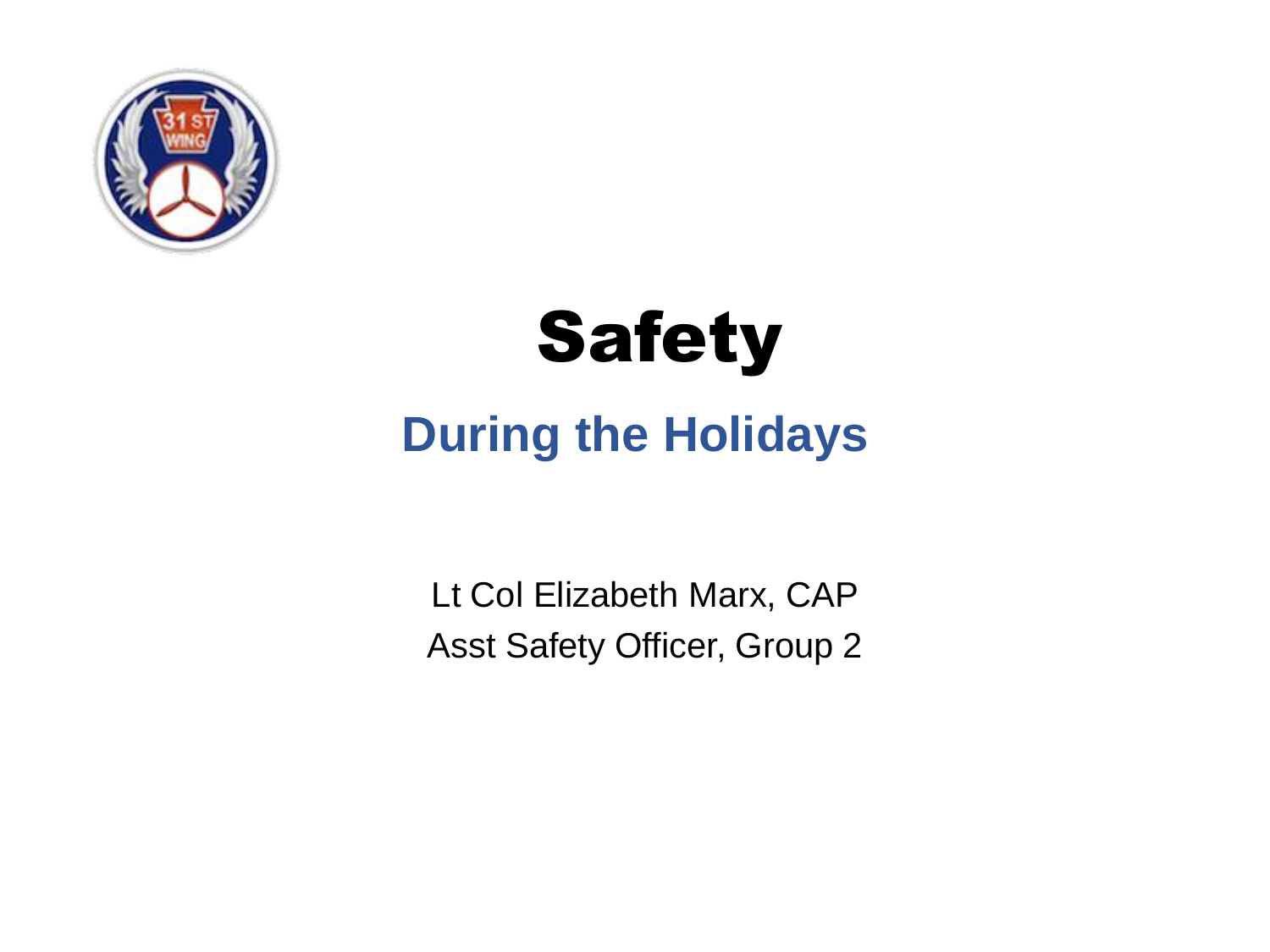

# **Overview**

**We all go a little nuts around the holidays, but don't be careless!**



Take time to learn how this lesson can protect our members, their homes, and CAP facilities.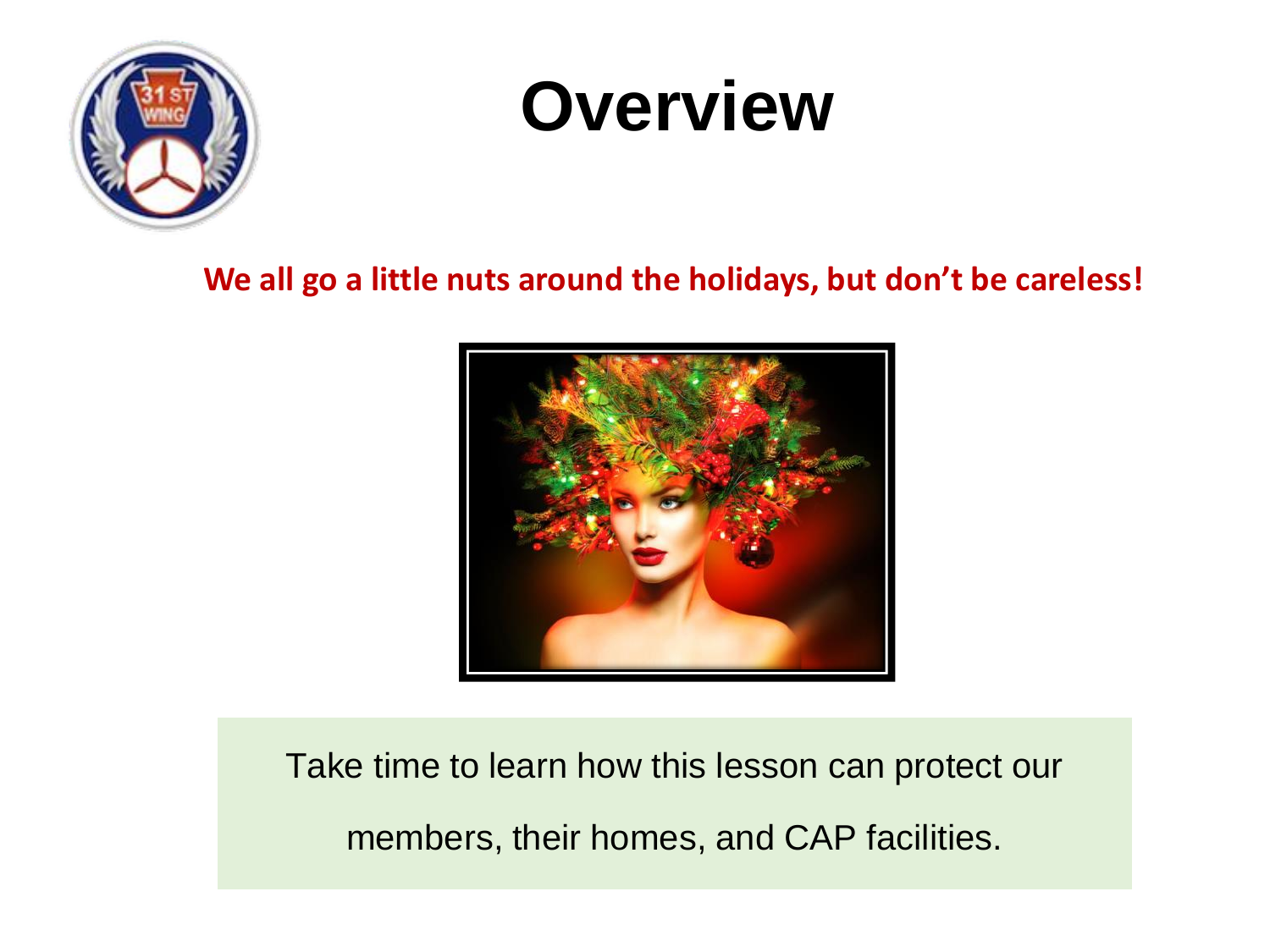

### **Did you know…?**

- 1. Emergency Rooms treat thousands of patients around the holidays, more than half are due to falls while decorating.
- 2. The National Safety Council (NSC) estimates that 340 people may die on U.S. roads this Christmas Day holiday period.
- 3. What is the #1 cause of vehicle accidents?

**Distracted driving** is the most common cause of road accidents in the United States, resulting in more crashes every year than speeding, drunk driving, and other major accident causes. Distracted driving is not only the leading cause of car accidents, but it is also true for trucks.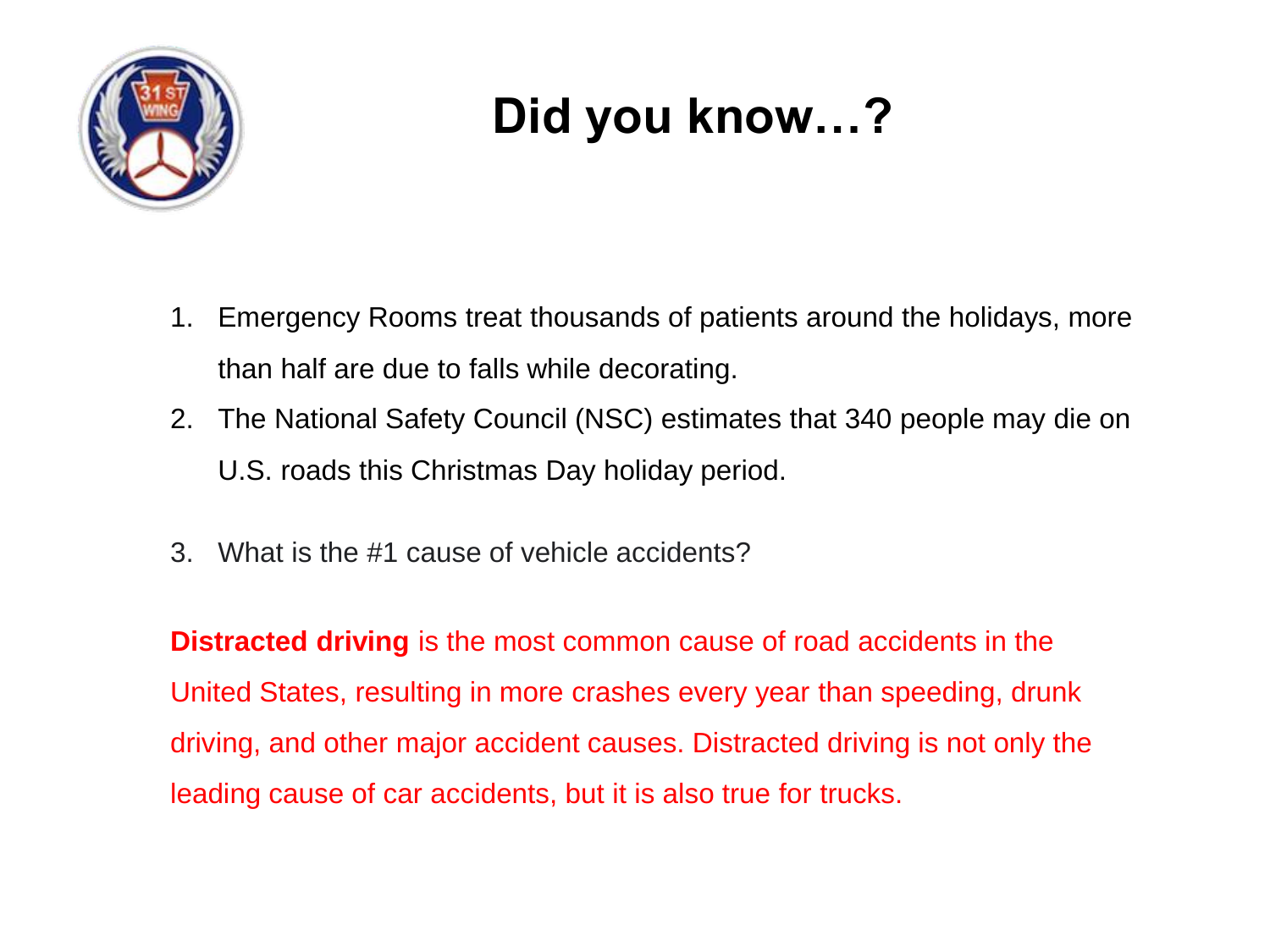

#### **8 Ways to Know You Over Did It**

- 1. Your pets are enjoying the decorations more than you are.
	- Keep pets and children at least 3 feet away from burning candles and electrical cords to prevent burns and electrical fires.
- 2. The pile of pine needles under the tree are getting comments.
	- A dry tree is a fire danger, a huge pile of kindling. Choose a tree with fresh, green needles that do not fall off when touched.
- 3. You spend too much time untangling lights.
	- Check the manufacturing instructions to find out how many lights can be connected to prevent electric shock and fire. Purchase only those approved by nationally recognized testing labs like UL, Intertek or CSA.
- 4. You put flammable materials near a fire.
	- Keep anything that can burn (e.g., stockings, mantle décor, wrapping paper) away from a heat source. Flameless candles are a great alternative to real ones when decorating.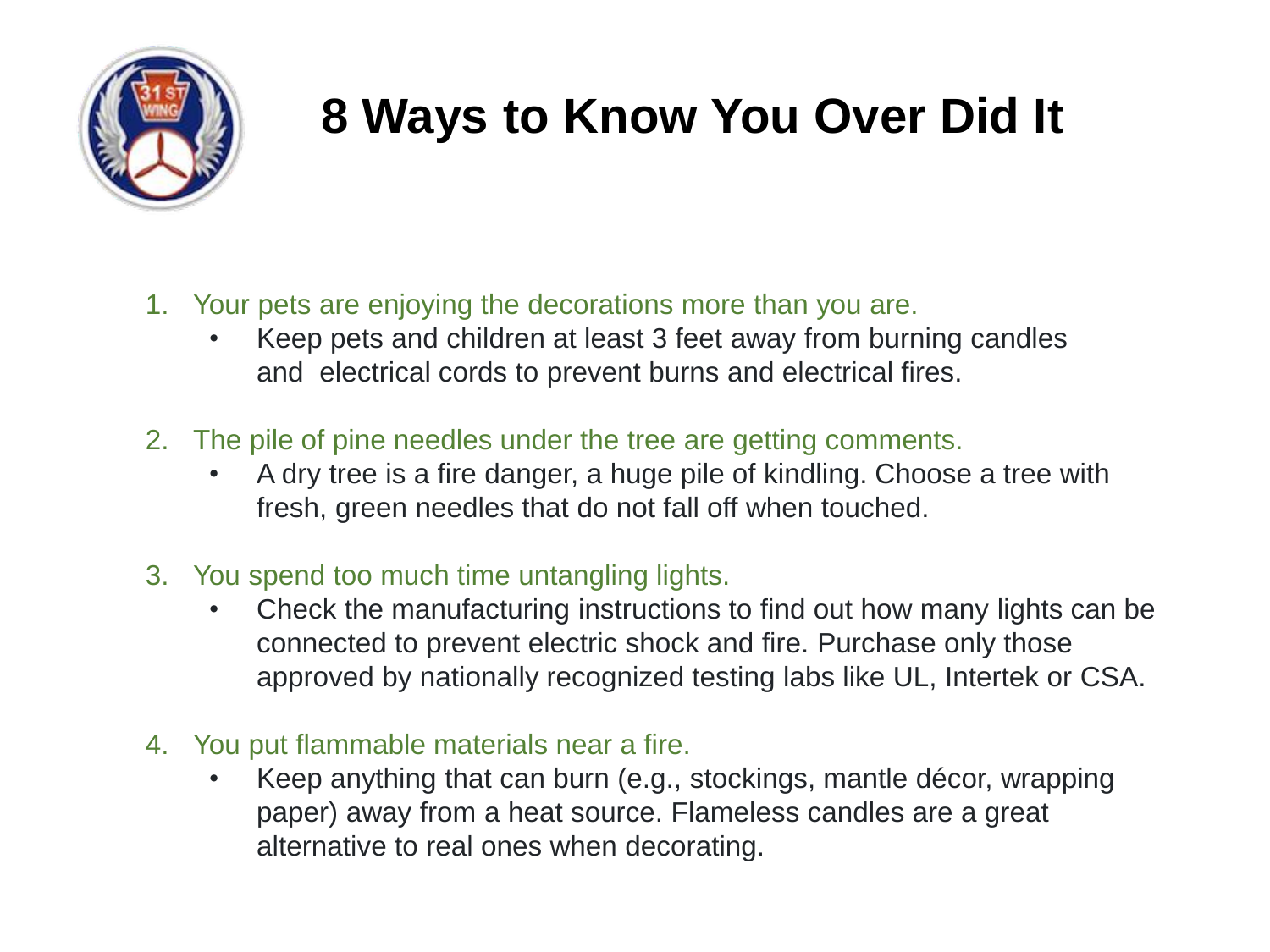

#### **8 Ways to Know You Over Did It, cont'd**

- 5. You're proud that your house is a holiday tourist attraction.
	- An overloaded electrical outlet is a major fire hazard. Plug strings of lights directly into the wall and keep the number to a minimum..
- 6. Some of the tree's lightbulbs are taking time off for the holidays.
	- Replace any string of lights that has worn or broken cords or loose bulb connections. These can easily start a fire.
- 7. You're keeping yourself hydrated, but not your live tree.
	- Always keep water in the live tree stand. Check daily and add water as needed. Dried-out trees are a major fire hazard.
- 8. You put holiday lights on your outfit or in your hair.
	- Some lights are only for indoor or outdoor use, but not both. And most certainly, not for your head.

#### **Christmas tree safety – check out [this link f](https://www.nfpa.org/-/media/Images/Blog-Images/Blog-Post-Attachments/Safety-Source-from-Xchange/17822/ChristmasTreeSafetytipsheet.ashx?h=744&w=571&la=en&hash=A3989299A68F7298CA5ACD6EE6461C2F)or vital tips**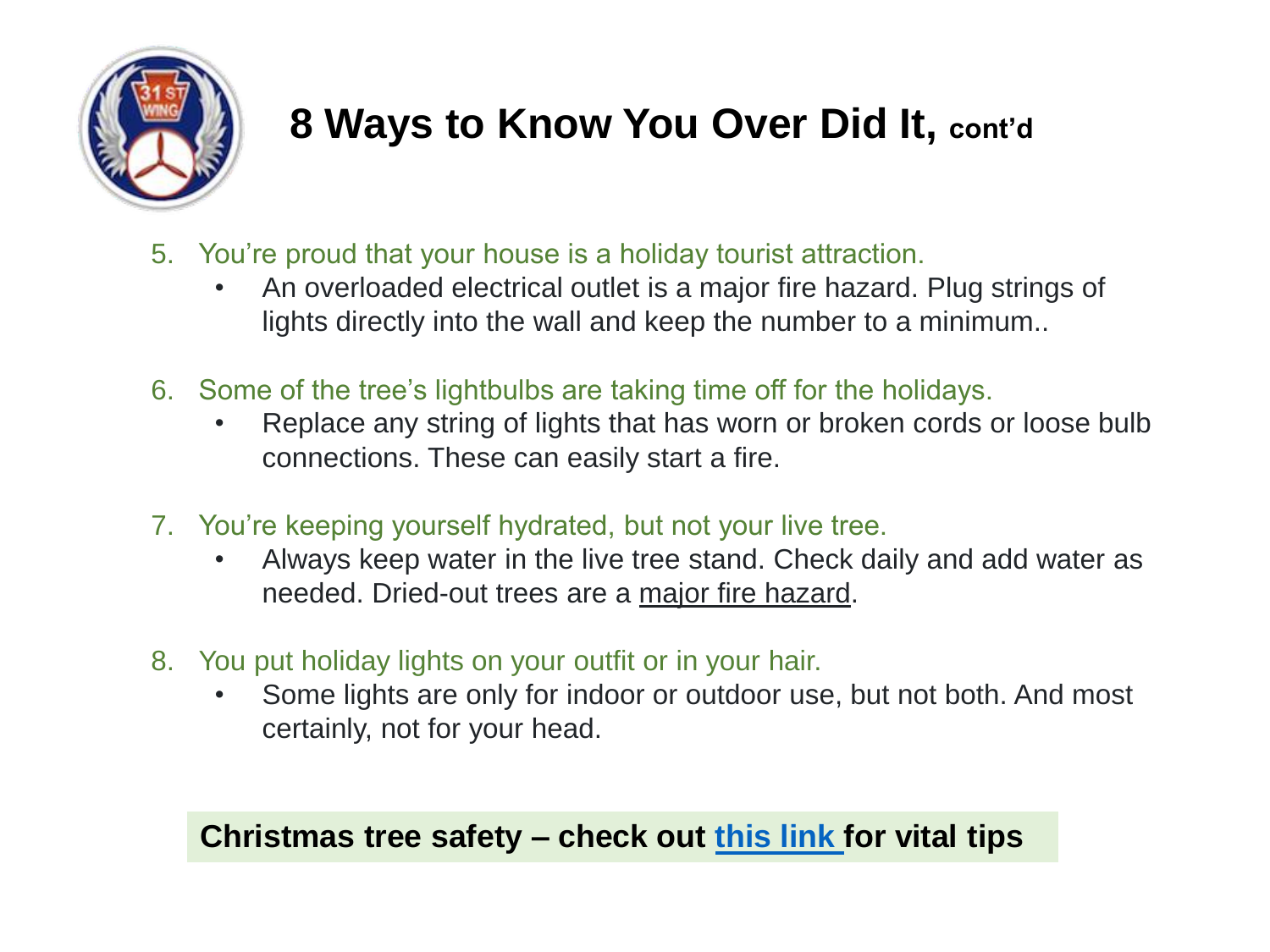

### **Driving Tips**

- Avoid driving alone or at night.
- Keep all car doors locked and windows closed while in or out of your car. Set your alarm or use an anti-theft device.
- If you must shop at night, park in a well-lighted area.
- Avoid parking next to vans, trucks with camper shells, or cars with tinted windows.
- Be sure to locate your keys prior to going to your car.
- Keep a secure hold on your purse, handbag and parcels. Do not put them down or on top of the car in order to open the door.
- When approaching or leaving your vehicle, be aware of your surroundings.
- Do not approach your car alone if there are suspicious people in the area.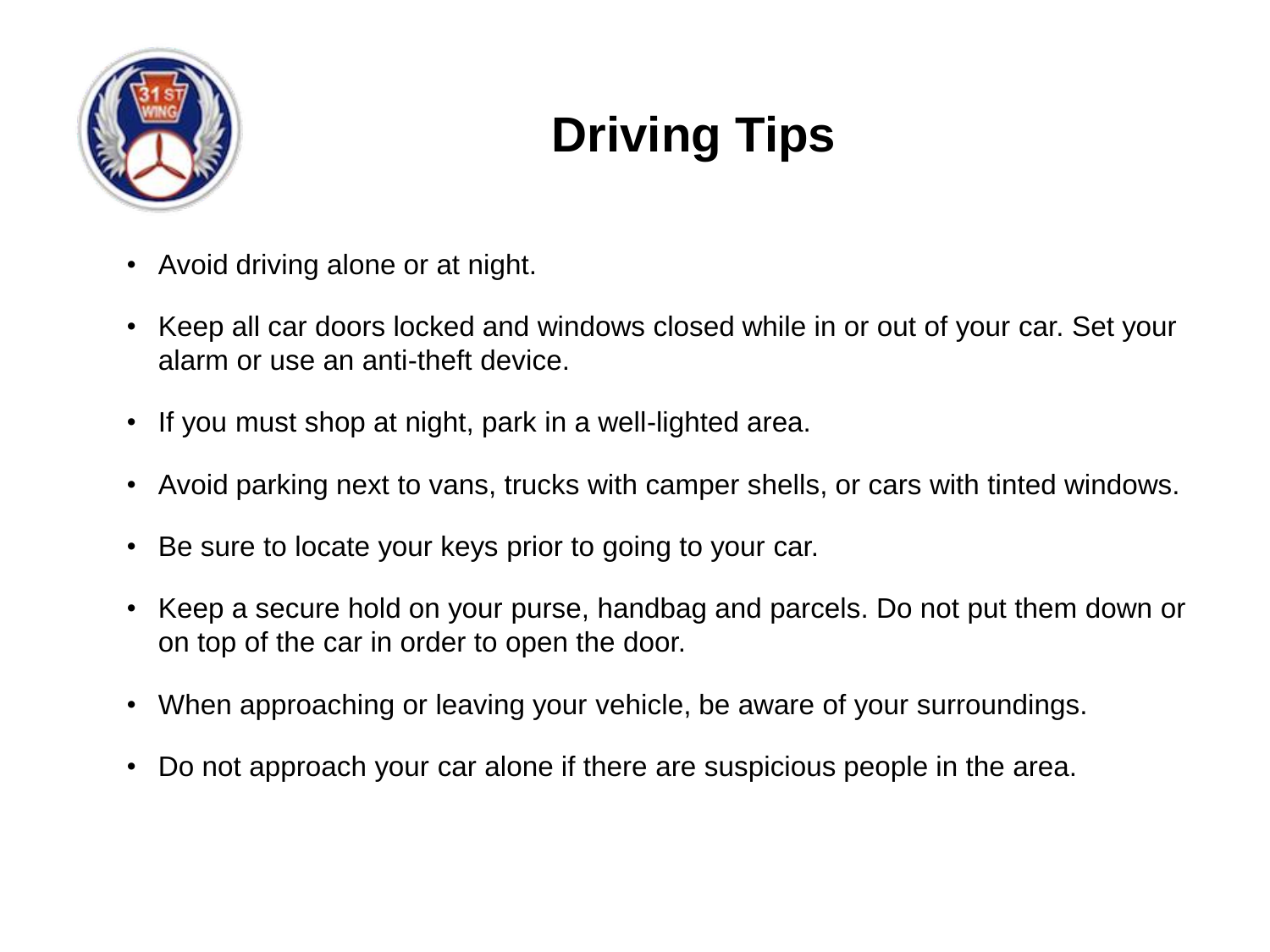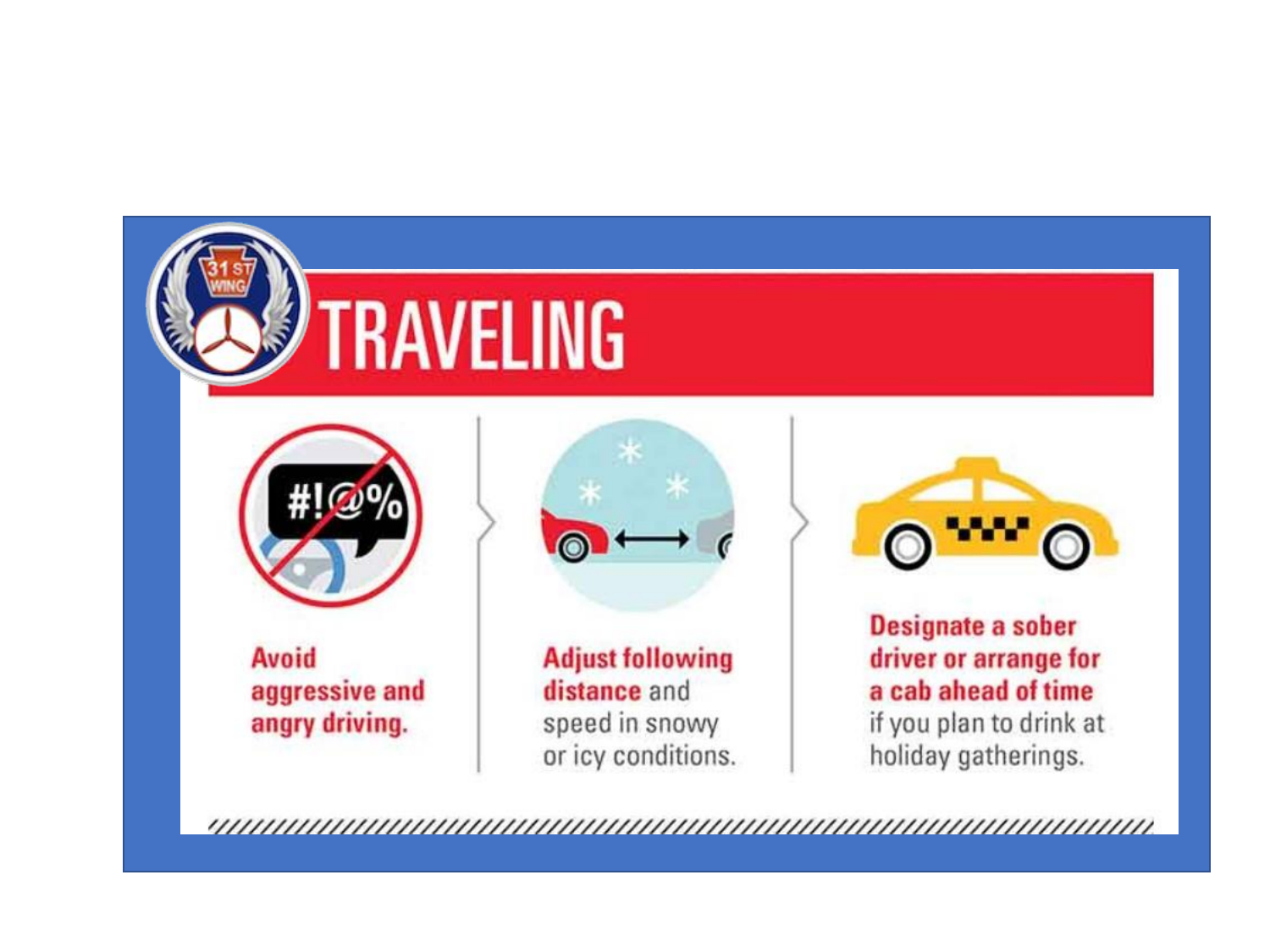

### **At Home Tips**

- Be extra cautious about locking doors and windows when you leave the house.
- When leaving home for an extended time, have a neighbor or family member watch your house and pick up your newspapers and mail.
- Indoor and outdoor lights should be on an automatic timer.
- Leave a radio or television on so the house looks and sounds occupied.
- Holiday gifts should not be visible through your home's windows and doors.
- Never burn wrapping paper in your fireplace.
- Place the tree or other holiday display in a clear passageway and away from traffic.
- Never use furniture as a ladder! Inspect your ladder first for safety.
- When decorating outside, use wooden or fiberglass ladders. Metal ladders can conduct electricity.
- Ladders should extend at least three feet past the edge of the roof.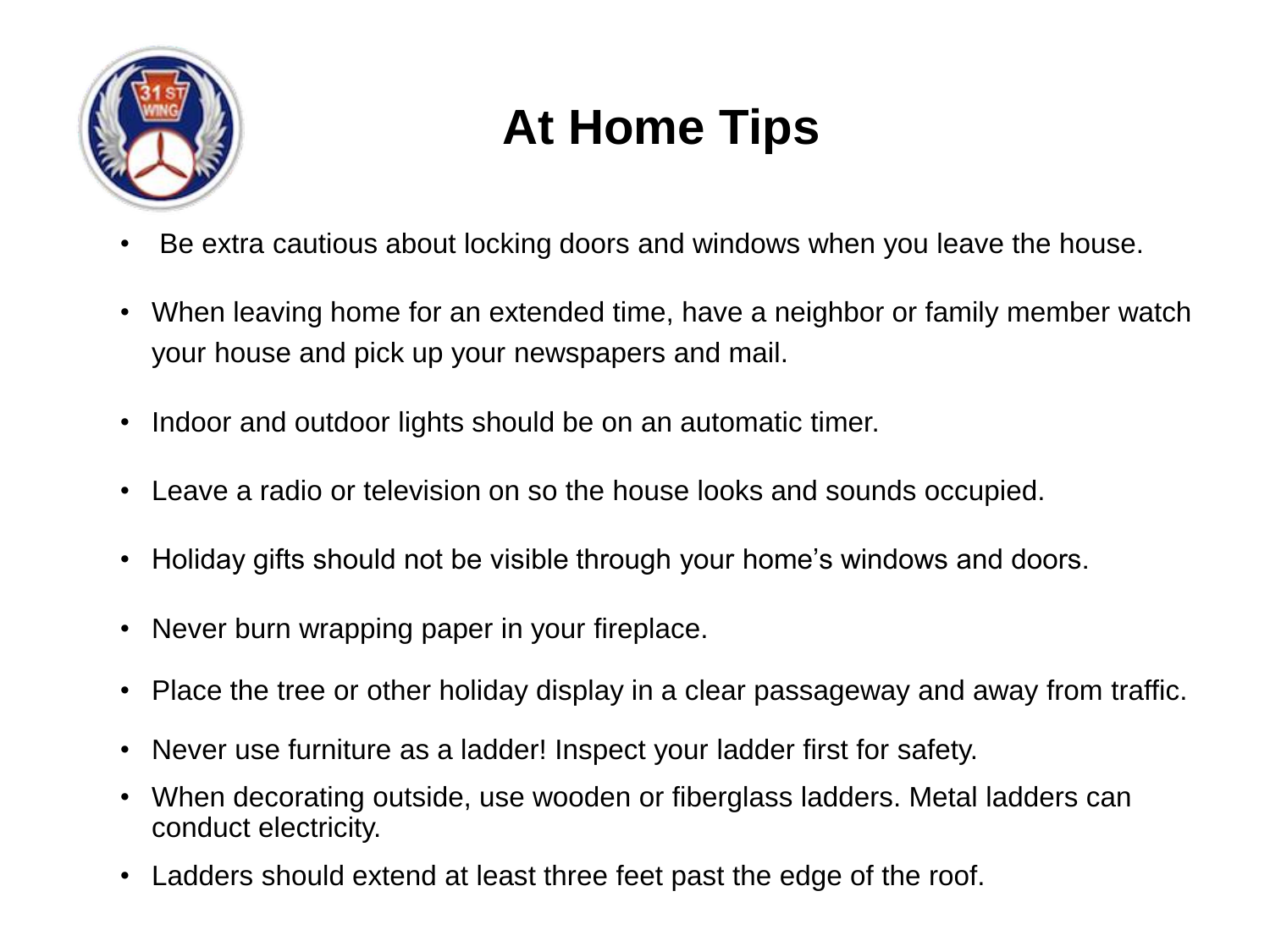

#### **At Home Tips, cont'd**

- If you buy an artificial tree, be sure to look for the "Fire Resistant" label. The label doesn't guarantee the tree won't catch on fire, but it does indicate the tree is more resistant to catching on fire
- Keep the tree away from heat sources such as fireplaces, vents and radiators.
- Only burn candles where you can keep an eye on them.
- When you go to bed, leave the room or leave the house, extinguish all candles.
- Ensure candles are placed on heat resistant, stable surfaces and where kids and pets can't reach them or knock them over.
- Candles should always be placed far away from items that could catch fire and burn easily, such as trees, decorations, curtains and furniture.
- Be sure your Christmas tree is mounted on a sturdy base so children, elderly persons or family pets cannot pull it over on themselves.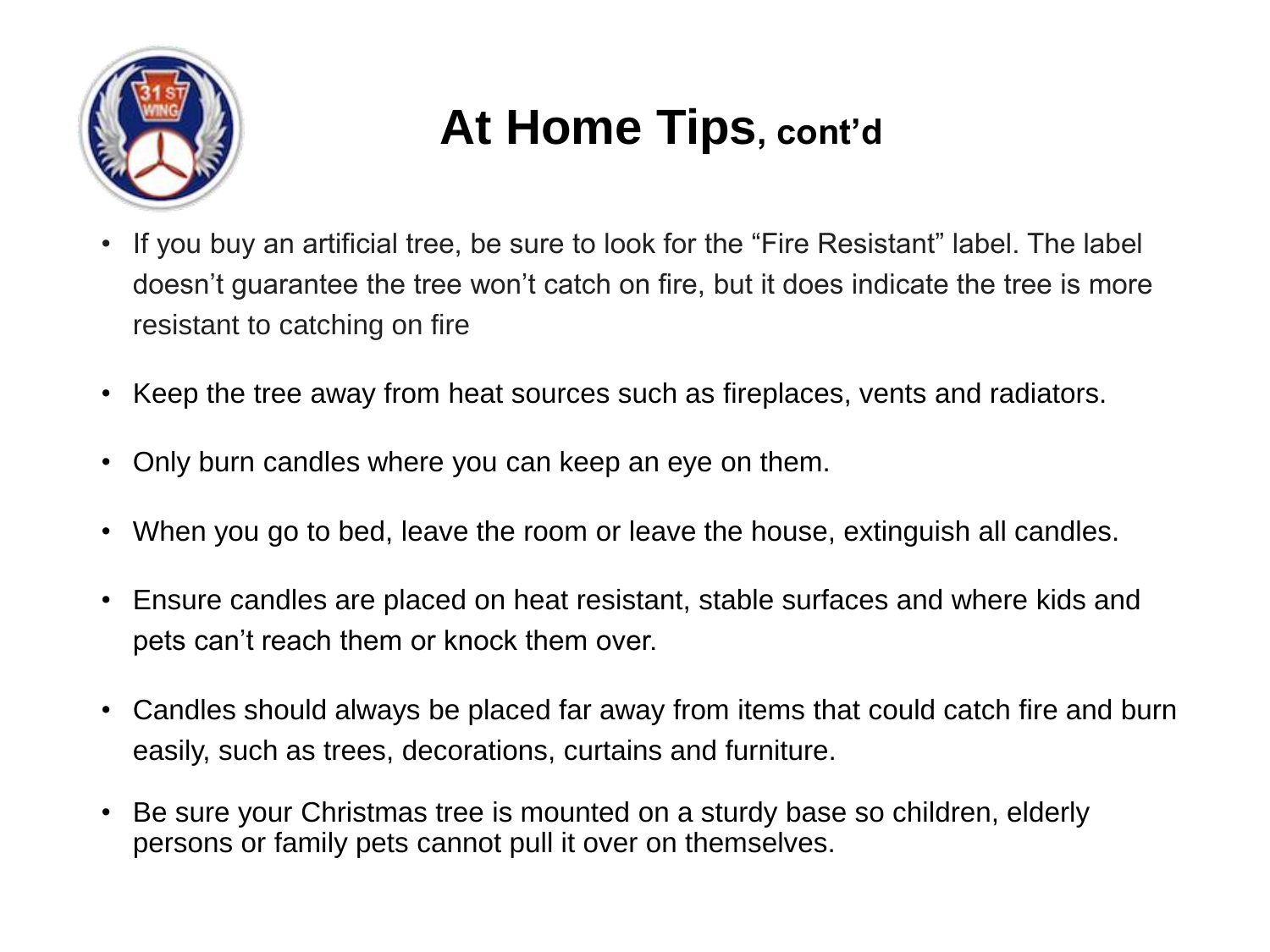

#### **Remember October's Lesson?**

Know how to use a fire extinguisher before ever having to use one.

A helpful acronym is **[P.A.S.S.](https://www.firstalert.com/community/safety-corner/p-a-s-s-the-fire-extinguisher/)** – Pull the pin, Aim the nozzle at the base of the fire, Squeeze the trigger and Swipe from side to side to cover all areas the fire may have spread to.

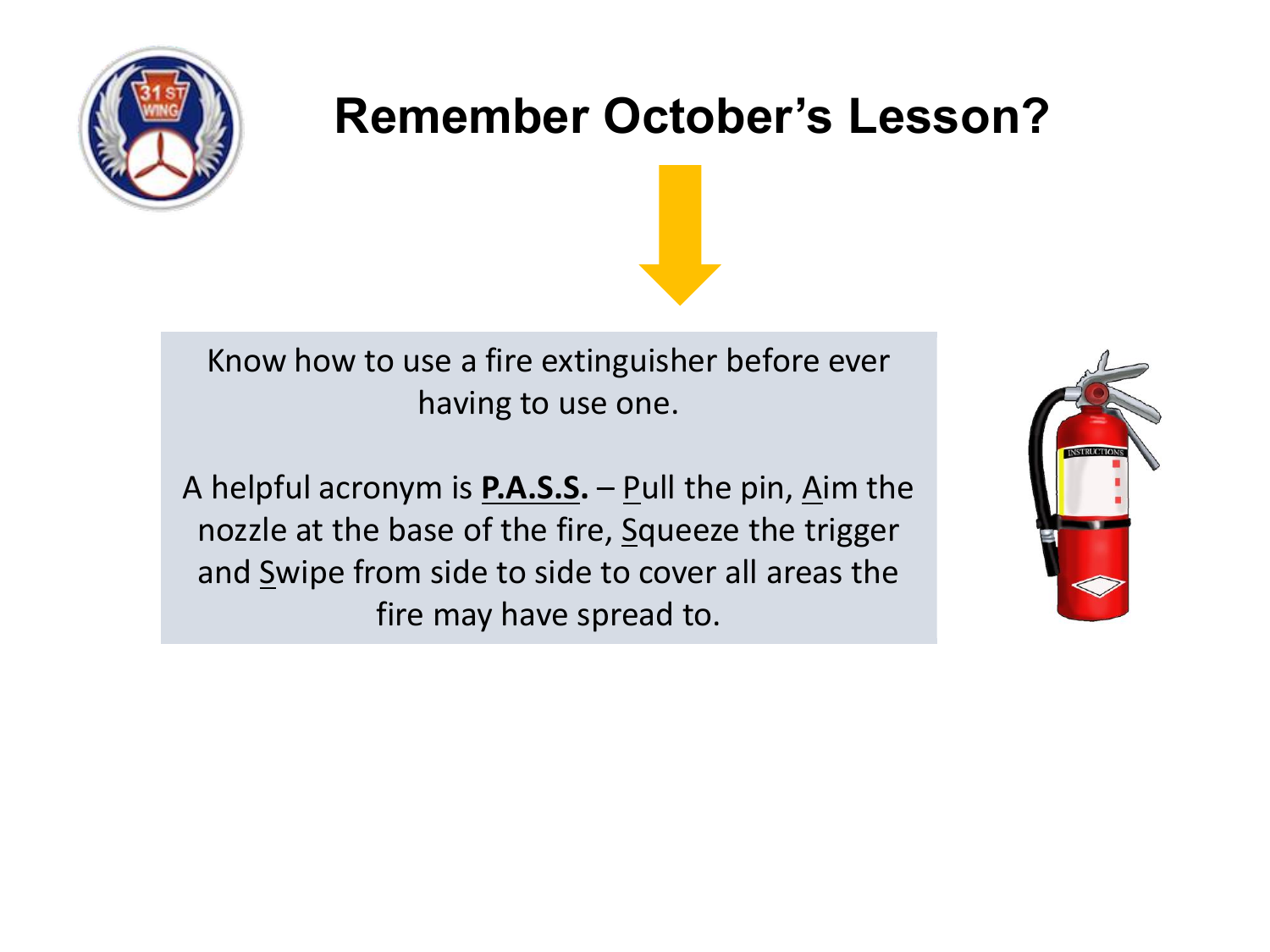

## **Strangers at your door?**

- Be aware that criminals sometimes pose as couriers delivering gifts.
- It is not uncommon for criminals to take advantage of the generosity of people during the holiday season by soliciting donations door-to-door for charitable causes although no charity is involved.
- Ask for identification, then find out how the donated funds will be used. If you are not satisfied, do not donate.
- Donate to a recognized charitable organization.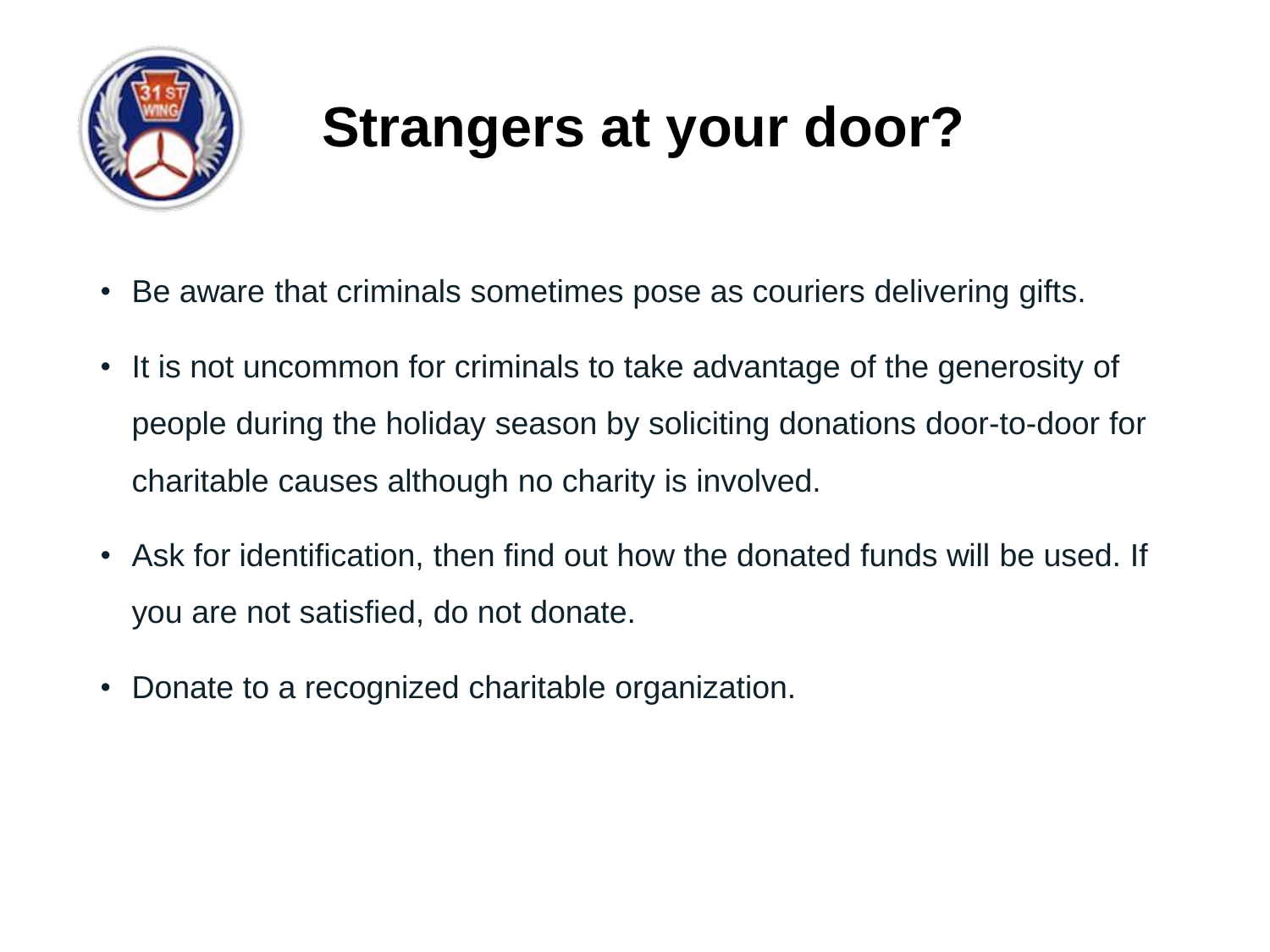

# **Hosting a Party**

- Have non-alcoholic beverages available for party guests.
- Find alternative transportation for intoxicated guests.
- Arrange for an official designated driver for your party who will not drink at all.

#### Help prevent foodborne illness:



Wash hands frequently.



**Keep prepared foods** away from raw meat, poultry, seafood and eggs.



Cook food thoroughly, using a food thermometer to determine doneness.



Internal food temperature should be 145°F or above.<sup>3</sup>



**Refrigerate food within** two hours at 40°F or below.<sup>4</sup>



Ditch leftovers after 4 days.<sup>4</sup>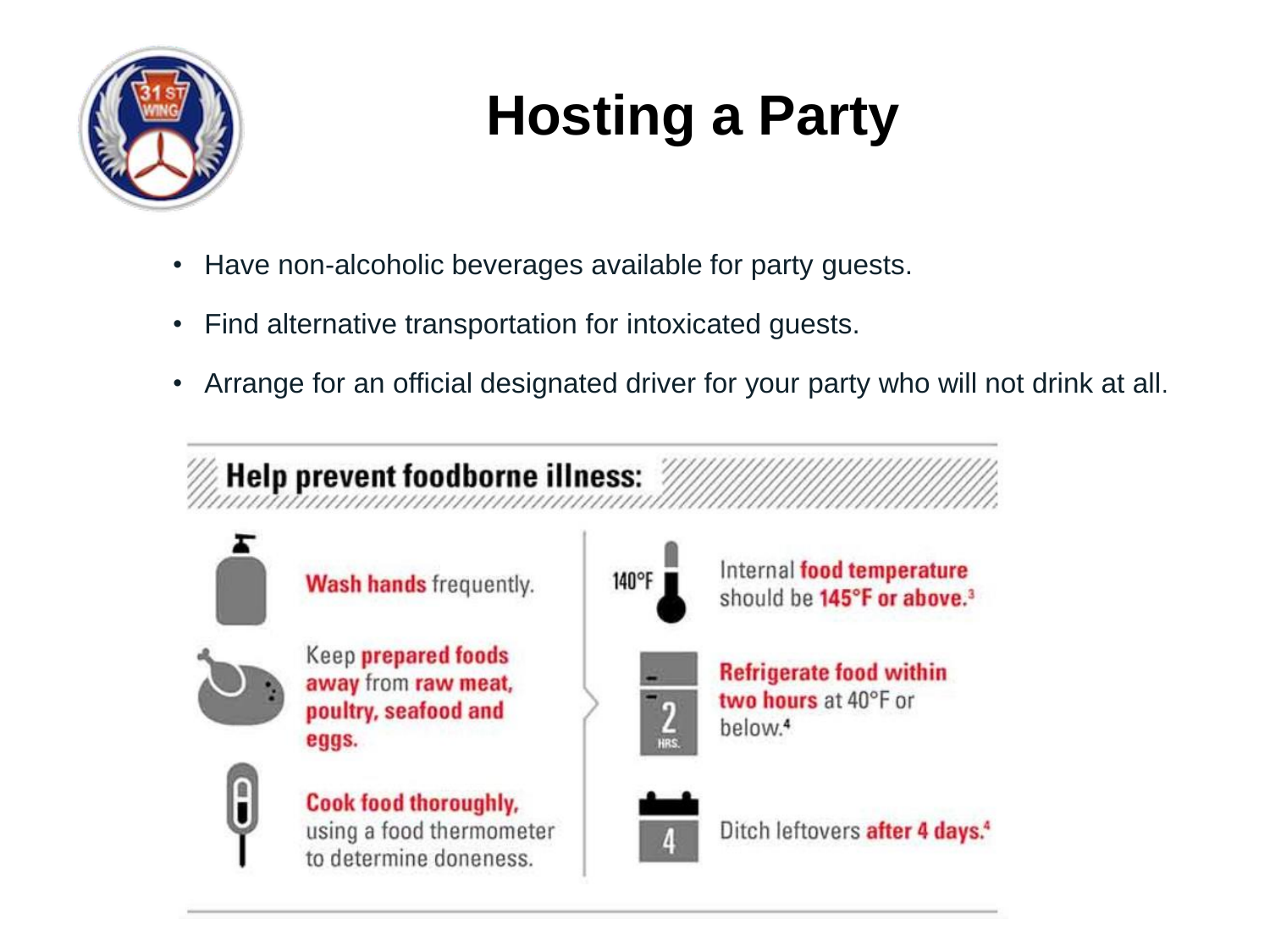

### **Attending a Party**

- Have something to eat before consuming alcoholic beverages.
- Eat high-protein foods that will stay in your stomach longer and slow the absorption of alcohol into your system.
- Remember only time will eliminate the alcohol from your body.
- Know your safe limit.
- Never drink and drive.